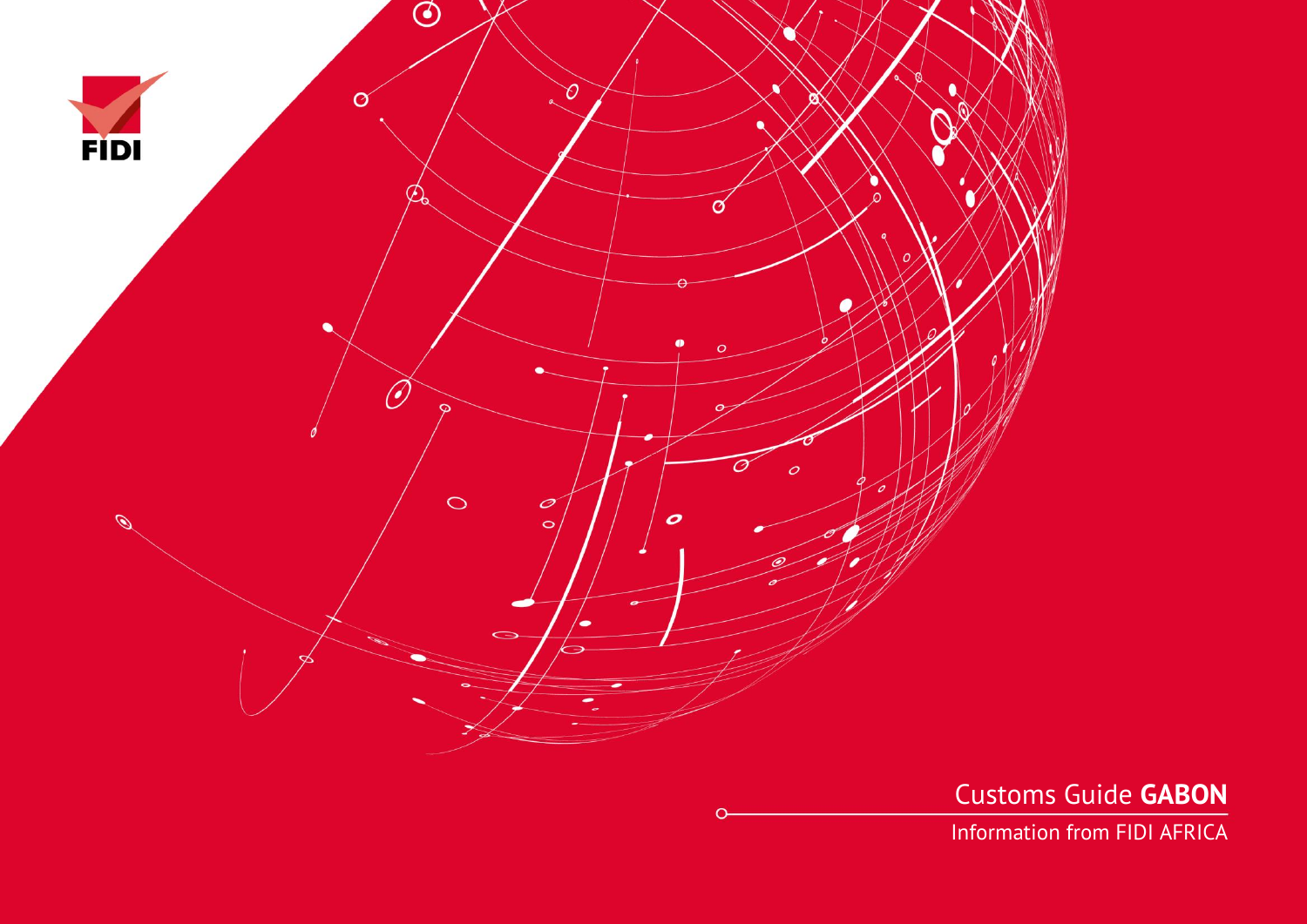## **Customs guide** GABON

## **The global quality standard for international moving.**

The FAIM label is your global assurance for a smooth, safe and comprehensive relocation process.





| <b>GOODS</b>            | <b>DOCUMENTS REQUIRED</b>                                                                                                                                                                                                                                                                                                                                                                                                                                                                                                                                                                                                                                                      | <b>CUSTOMS PRESCRIPTIONS</b>                                                                                                                                                                                                                                                                                                 | <b>REMARKS</b>                                                                                                                                                                                                                                                                                                                                |
|-------------------------|--------------------------------------------------------------------------------------------------------------------------------------------------------------------------------------------------------------------------------------------------------------------------------------------------------------------------------------------------------------------------------------------------------------------------------------------------------------------------------------------------------------------------------------------------------------------------------------------------------------------------------------------------------------------------------|------------------------------------------------------------------------------------------------------------------------------------------------------------------------------------------------------------------------------------------------------------------------------------------------------------------------------|-----------------------------------------------------------------------------------------------------------------------------------------------------------------------------------------------------------------------------------------------------------------------------------------------------------------------------------------------|
| <b>Removal goods</b>    | Copy of valid passport.<br>Original Bill of lading (no express release) /<br>AWB.<br>Original valued inventory in French dated<br>п.<br>and signed by the shipper.<br>• Change of residence certificate (available<br>from city hall from city of departure).<br>Invoice for all electrical items less than 6<br>months old.<br>• Resident or work permit or letter from the<br>employer explaining the client is starting a<br>new contract in Gabon.<br>• Non-sale certificate (declaration on the<br>honour that client will not sell his personal<br>effects in Gabon).<br>BIETC (Bordereau d'Identification de<br>Cargaison, available from the SS Line at<br>departure). | All documents must be provided to Gabon 2<br>weeks before arrival of the shipment in<br>order to apply and be granted duty free<br>clearance prior to arrival of the shipment.<br>Bietc is compulsory -<br>http://bietc.cqcworld.com                                                                                         | A certificate for free entry must be obtained<br>from the customs head Office. When granted<br>these shipments are duty free.<br>• All new items (less than 6 months old) are<br>subject to taxes.<br>• There is a tax on all imported items of 3 to<br>4% of CIF value (RUSID Tax)<br>• All shippers are to pay this tax, even<br>diplomats. |
| <b>Prohibited items</b> |                                                                                                                                                                                                                                                                                                                                                                                                                                                                                                                                                                                                                                                                                | • Firearms, ammunitions<br>• To be submitted to authorisation from<br>territorial administration.<br>$\blacksquare$ Drugs.<br>Alcohol:<br>• Only the mention `fond de cave` is<br>acceptable.<br>• Duty free (max 20 bottles).<br>• Used vehicles older than 5 years are banned<br>from imports to Gabon (except diplomats). |                                                                                                                                                                                                                                                                                                                                               |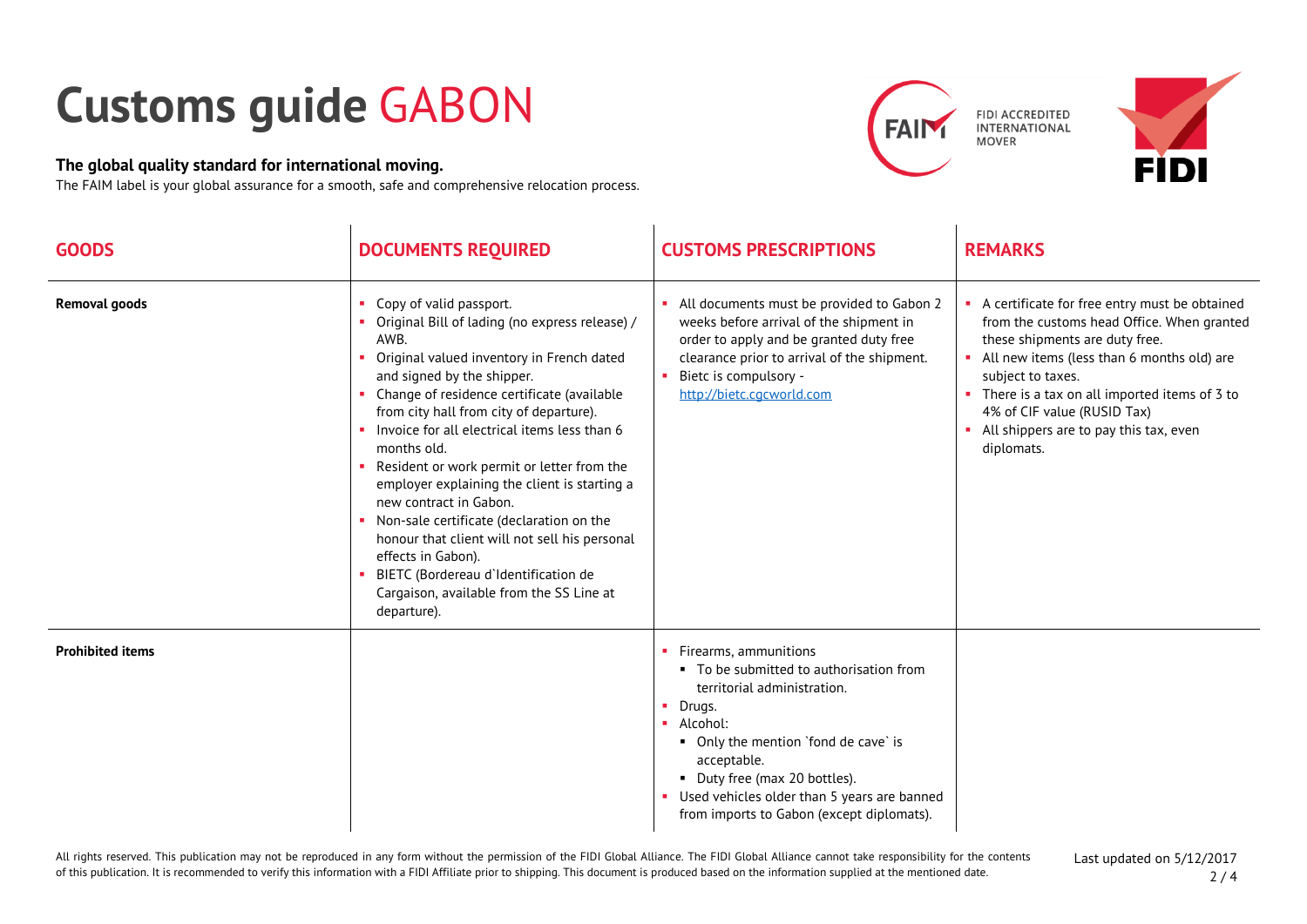| <b>GOODS</b>          | <b>DOCUMENTS REQUIRED</b>                                                                                                                | <b>CUSTOMS PRESCRIPTIONS</b>                                                                         | <b>REMARKS</b> |
|-----------------------|------------------------------------------------------------------------------------------------------------------------------------------|------------------------------------------------------------------------------------------------------|----------------|
| <b>Motor vehicles</b> | Original registration card.<br>Owner's passport copy.<br>Rated OBL.<br>Car`s invoice.<br>Insurance certificate.<br>Non-sale certificate. | Tax for non-diplomatic vehicles: approx.<br>53% of value assessed by customs.<br>RUSID Tax at 3 - 4% |                |